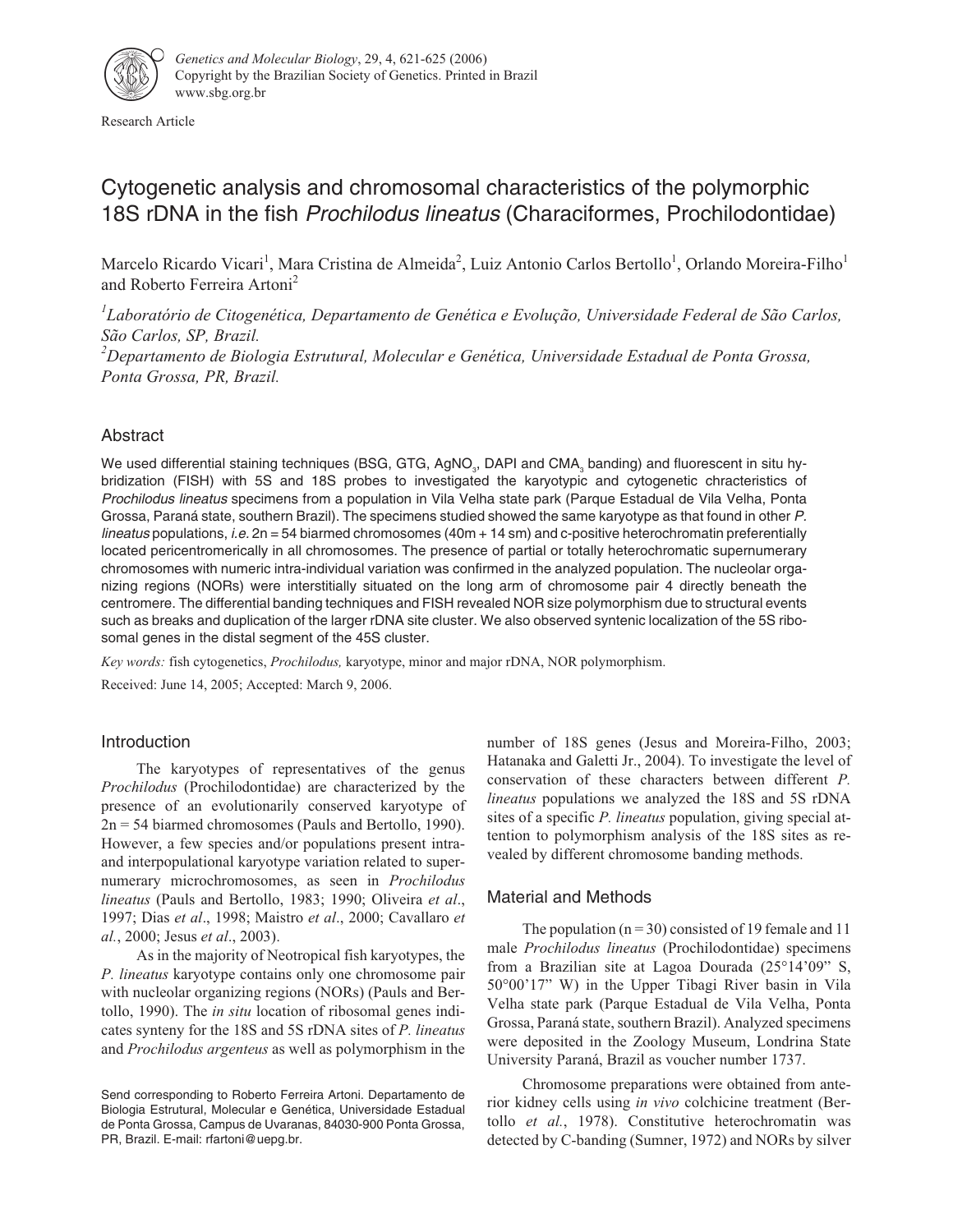nitrate staining (Ag-NORs) as described by Howell and Black (1980). Counterstain-enhanced fluorochrome staining with GC-specific chromomycin  $A_3$  and AT specific 4',6-diamidino-2-phenylindole (DAPI) was according to Schweizer (1976) and longitudinal GTG chromosomal bands were visualized after treatment with trypsin (Gold *et al*., 1990).

Fluorescent *in situ* hybridization (FISH) was used to map the major and minor rDNA sites in the chromosomes using 18S rDNA (approximately 1,800 bp) obtained by PCR from the nuclear DNA of *Prochilodus argenteus* (Hatanaka and Galetti Jr., 2004), using the NS1 5'-GTAGT CATATGCTTGTCTC-3' and NS8 5'-TCCGCAGGTTC ACCTACGGA-3' primers (White *et al.*, 1990) and a 5S rDNA probe from *Leporinus elongatus* (Martins and Galetti Jr., 1999). The probes were labeled with 14-dATP biotin by nick translation according to the manufacturer's instructions (Bionick Labelling System, Invitrogen). The metaphase chromosomes were treated according to the procedure described by Pinkel *et al*. (1986) and analyzed using an Olympus BX50 epifluorescence microscope. The chromosome figures were captured using CoolSNAP-pro software (Media Cybernetics).

For karyotyping the chromosomes were arranged into two groups as metacentric (m) or submetacentric (sm) based on their arm ratios (Levan *et al*., 1964) and arranged in order of decreasing size.

#### Results and Discussion

The diploid chromosome number of *P. lineatus* is  $2n = 54$ , corresponding to 40 metacentric and 14 submetacentric chromosomes (Figure 1). This is a basal and conserved condition in *Prochilodus*, also evidenced in a few other phylogenetically close families such as Parodontidae, Anostomidae and Curimatidae (Galetti Jr. *et al*., 1994). However, this standard diploid number may be extended to up to  $2n = 57$  chromosomes due to the presence of B microchromosomes that may vary in number intra- or inter-individually. Various studies (Pauls and Bertollo, 1990; Oliveira *et al.*, 1997; Cavalaro *et al.,* 2000*;* Jesus *et al*., 2003) have shown that *P. lineatus* is a useful Neotropical fish model for studies concerning the origin, behavior and evolution of B chromosomes, which although highly diversified in regards to morphology and distribution of satellite DNAs are always heterochromatic and small in relation to the chromosomes of the standard complement (Artoni *et al.*, 2006).

Besides being present on B chromosomes, constitutive heterochromatin also occurs at the pericentromeric region of all the other chromosomes of the complement and at the NORs of the  $4<sup>th</sup>$  metacentric pair (Figure 1b), which appear GC-rich when stained with Chromomycin  $A_3$  (Figures 2a, b and 3a, c, d, e, f). The correlation of NOR sites with GC-rich sites is relatively common among fish, although staining with GC-specific fluorochromes is not considered

#### 622 Vicari *et al.*



**Figure 1** - Karyotypes of *Prochilodus lineatus* from Dourada Lagoon. (a) standard karyotype with conventional Giemsa staining and (b) karyotype showing C-bands. Bar represents  $5 \mu m$ .

as a method for the direct determination of ribosomal genes but of GC-rich heterochromatins associated with a gene cluster (Artoni *et al*., 1999). Pendás *et al*. (1993) used *in situ* hybridization with 18S rDNA probes to show that the ribosomal genes of Atlantic salmon (*Salmo salar*) were interspersed throughout the heterochromatic chromosomal regions and that this resulted in an apparent coincidence between ribosomal genes and heterochromatic regions when the chromosomes subjected to silver nitrate staining and C-banding, these observations being supported by our results with *P. lineatus* (Figure 3a, e).

The *P. lineatus* NOR site, located directly beneath the centromere in the interstitial region of the long arm of chromosome pair 4, frequently showed a size polymorphism in one of the homologues (Figures 2a, b, d, and 3). Size polymorphisms of the NORs are relatively common in Neotropical fishes (Foresti *et al.*, 1981; Brum *et al.*, 1998; Vicari *et al*., 2005) and are sometimes also associated with sex chromosomes (Galetti Jr., 1998; Molina *et al*., 1998; Born and Bertollo, 2000, Artoni and Bertollo, 2002; Vicari *et al*., 2003). Interestingly, a lethal effect in the rainbow trout (*Oncorhynchus mykis*) has been found to be related to a NORs size polymorphism in homozygotes, with evidence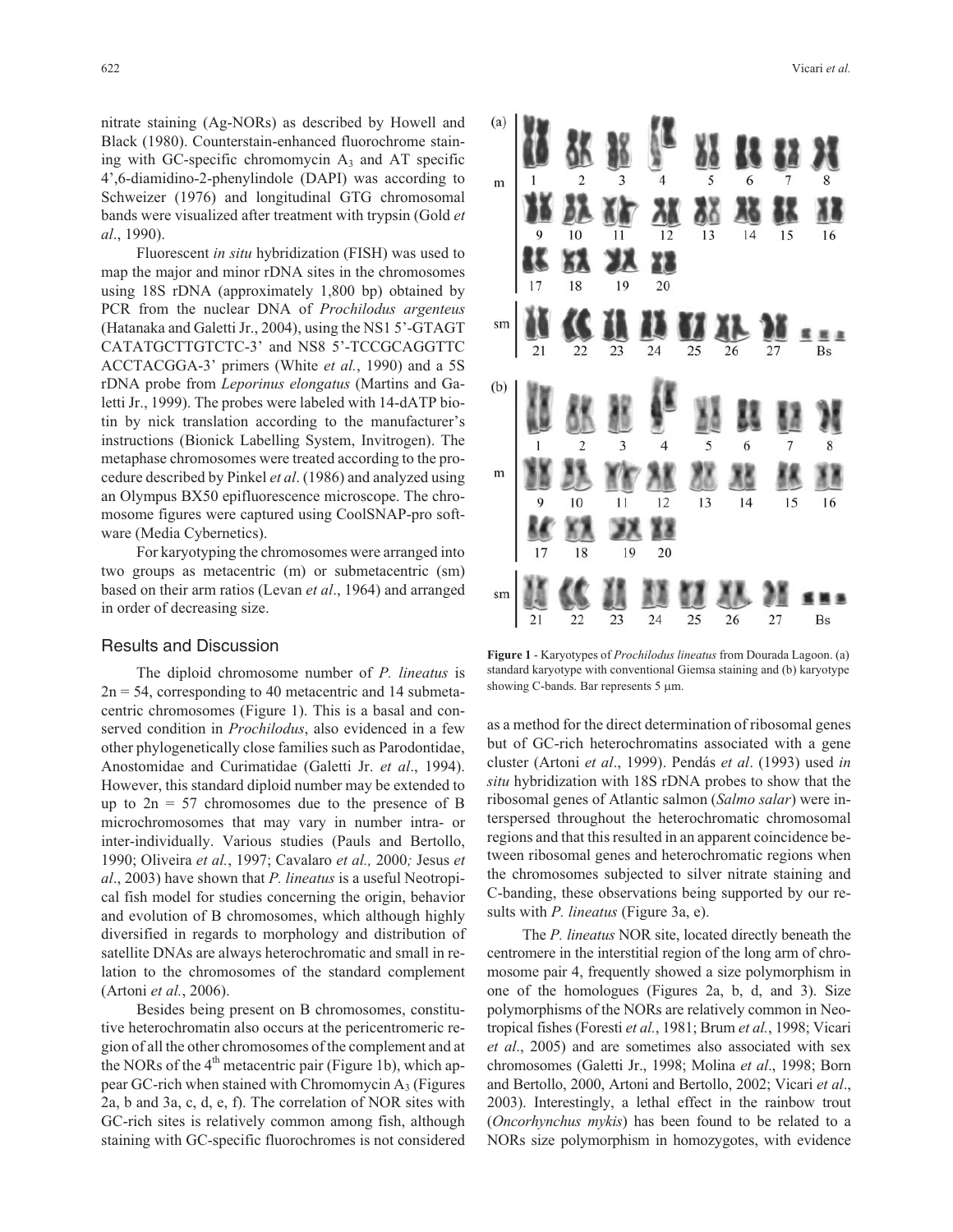

**Figure 2** - Metaphases of *Prochilodus lineatus* showing (a) negative DAPI regions, (b) positive chromomycin A<sub>3</sub> regions, (c) rDNA 5S sites and (d) rDNA 18S sites. The arrows indicate the sites.

also showing that heterozygotes present a higher adaptive value (Porto-Foresti *et al.*, 2004). In piscines, the involvement of heterochromatin in the accumulation of rDNA *loci* through unequal crossing-over or sister chromatid exchanges involving repeated sequences and adjacent loci has been proposed as the main mechanism for these rDNA polymorphisms (Pendás *et al*. 1993). However, structural chromosomal alterations such as duplications, deletions and dissimilar crossing-over are all mechanisms which may produce structural polymorphisms in NORs (Gold, 1990). Our *P. lineatus* data permitted a more detailed analysis of NOR polymorphisms, our FISH analysis clearly showing that NOR polymorphisms in this species was due to up to three tandemly repeated 18S rDNA clusters (Figure 3f). Accordingly, the GTG banding pattern showed that this region was formed from three G-negative band segments separated by small G-positive band segments (Figure 3b), indicating that breaks in these segments and localized duplications were responsible for the observed polymorphism.

Pauls and Bertollo (1990) used silver nitrate (Ag) staining to analyze the NORs of members of the genus *Prochilodus* and found AgNORs in a secondary constriction located interstitially on the long arm of a large metacentric pair and also described a third metacentric chromosome sporadically bearing active NOR on the telomeric region in *Prochilodus marggravii* (now *P. argenteus*) and *Prochilodus affinis* (now *P. costatus*). In some *P. lineatus* specimens from the Mogi Guaçu river (São Paulo State, Brazil) Jesus and Moreira-Filho (2003) detected not only a large metacentric pair but also a variable number of ribosomal sites (one or two additional lower inactive sites) suggesting inter-individual numerical polymorphism of the 18S rDNA regions of the this fish. Hatanaka and Galetti Jr.



**Figure 3** - Idiogram of *Prochilodus lineatus* showing the NOR polymorphism on the  $4<sup>th</sup>$  chromosome pair and syntenic 5S site: (a) C-banding, (b) GTG-banding, (c) DAPI staining, (d) Chromomycin A3 staining, (e) Ag-NOR sites, (f) 18S rDNA FISH and (g) 5S rDNA FISH.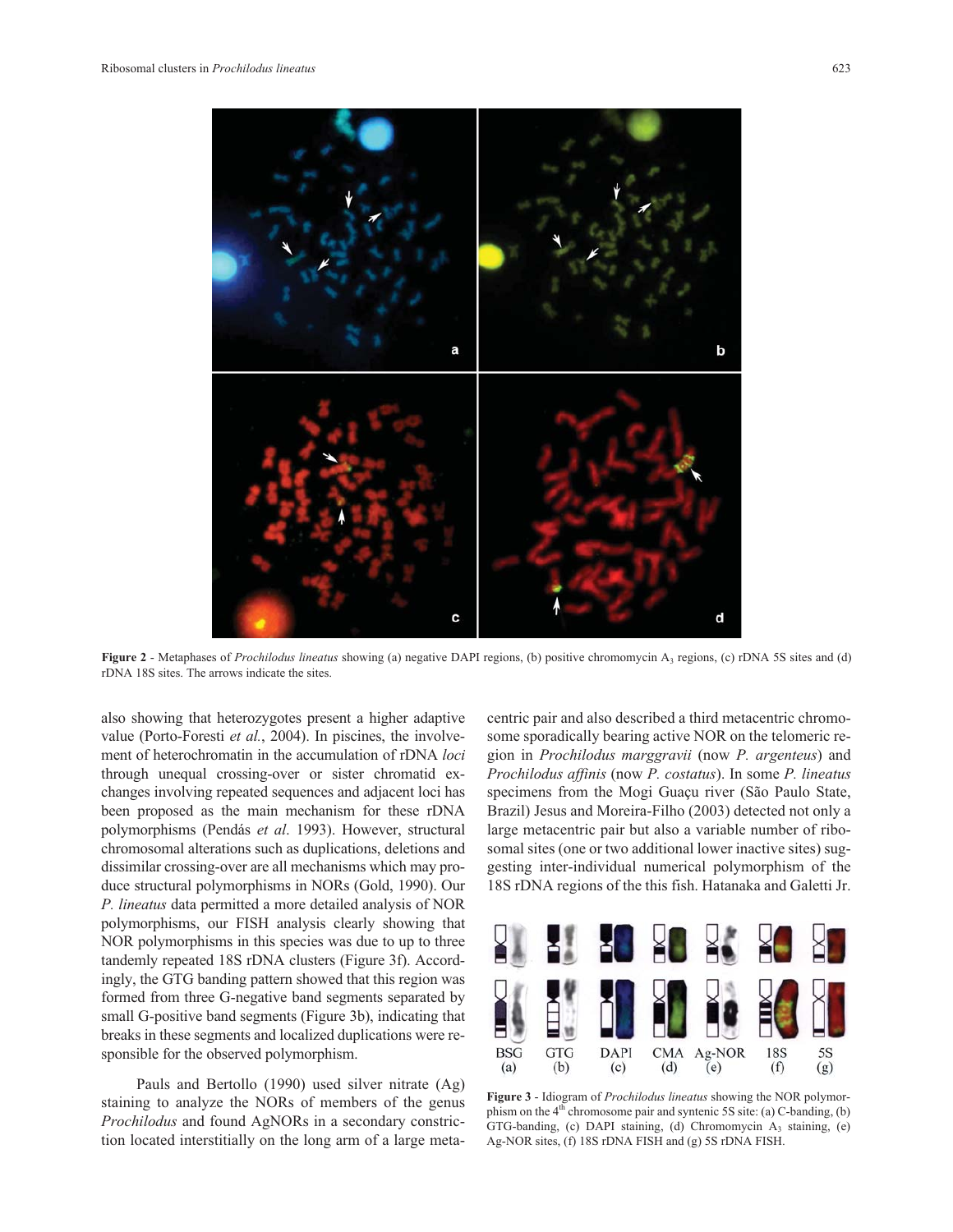(2004) observed a number of additional rDNA clusters in *P. argenteus* but, on the other hand, Maistro *et al*. (2000) reported that in *P. lineatus* the major rDNA region seems to be a large metacentric pair, a finding supported in our present study.

Our data also shows that the 5S ribosomal site is syntenic with the 18S rDNA site, being located subterminally on the long arm of chromosome pair 4m, adjacent and distal to the 18S site (Figures 2c and 3g). The mappings of the 5S rDNA sites in fish have demonstrated a higher frequency for a single chromosome locus, which may correspond to the ancestral condition in this group (Martins and Galetti Jr., 1999). Nevertheless, the occurrence of multiple 5S rDNA sites has also been observed in a few species, such as *Astyanax scabripinnis* (Ferro *et al*., 2001) and *Hoplerythinus unitaeniatus* (Diniz and Bertollo, 2003). On the other hand, the *P. argenteus* population of the São Francisco River (Minas Gerais State, Brazil), occasionally presented a third hybridization signal corresponding to an additional 5S rDNA site (Hatanaka and Galetti Jr, 2004). Despite being adjacent and distal to the 18S rDNA, the 5S rDNA was not involved in polymorphism of chromosome pair 4 (Figure 3g). Syntenic organization of 18S and 5S rDNAs has also been described in *P. lineatus* from the Mogi-Guaçu River and in *P. argenteus* from the São Francisco River (Jesus and Moreira-Filho, 2003; Hatanaka and Galetti Jr, 2004, respectively). In conclusion, the observations regarding the localization and variability of the number of ribosomal genes and the number of sites in *P. lineatus* show that these may be variable among different populations. The presence of a single 18S rDNA-bearing chromosome pair must be a plesiomorphic condition in relation to the other *P. lineatus* populations and other species of this genus that present multiple NORs. Similarly, synteny between the two ribosomal families may indicate plesiomorphy in the genus *Prochilodus*.

#### Acknowledgments

The authors are grateful to Instituto Ambiental do Paraná (IAP), Instituto Brasileiro do Meio Ambiente (IBA-MA proc. IBAMA/MMA n. 02017.000686/00-21) and Paranaturismo for permission to capture fish in Vila Velha State Park and to Dr. Oscar A. Shibatta for identification of the fish. This study was supported by the Brazilian agencies Conselho Nacional de Desenvolvimento Científico e Tecnológico (CNPq), Fundação de Amparo à Pesquisa do Estado de São Paulo (FAPESP) and Fundação Araucária de Apoio ao Desenvolvimento Científico e Tecnológico do Estado do Paraná. We also thank Miguel Airton Carvalho for field and laboratory assistance.

### References

Artoni RF and Bertollo LAC (2002) Evolutionary aspects of the ZZ/ZW sex chromosome system in the Characidae fish, genus *Triportheus*. A monophyletic state and NOR location on the W chromosome. Heredity 89:15-19.

- Artoni RF, Molina WF, Bertollo LAC and Galetti Jr PM (1999) Heterochromatin analysis in the fish species *Liposarcus anisitsi* (Siluriformes) and *Leporinus elongatus* (Characiformes). Genet Mol Biol 22:39-44.
- Artoni RF, Vicari MR, Endler AL, Cavallaro ZI, Jesus CM, Almeida MC, Moreira-Filho O and Bertollo LAC (2006) Evolution of B chromosomes in the Prochilodontidae fish, *Prochilodus lineatus.* Genetica 127:277-284.
- Bertollo LAC, Takahashi CS and Moreira-Filho O (1978) Cytotaxonomic considerations on *Hoplias lacerdae* (Pisces, Erythrinidae). Brazil J Genet 1:103-120.
- Born GG and Bertollo LAC (2000) An XX/XY sex chromosome system in a fish species, *Hoplias malabaricus* with a polymorphic NOR-bearing X chromosome. Chromosome Res 8:111-118.
- Brum MJI, Muratori CFML, Lopes PRD and Vianna PRG (1998) A ictiofauna do sistema lagunar de Marica (RJ). Acta Biol Leopoldensia 16:45-55.
- Cavallaro ZI, Bertollo LAC, Perfectti F and Camacho JPM (2000) Frequency increase and mitotic stabilization of a B chromosome in the fish *Prochilodus lineatus*. Chromosome Res 8:627-634.
- Dias LA, Foresti F and Oliveira C (1998) Synapsis in supernumerary chromosomes of *Prochilodus lineatus* (Teleostei, Prochilodontidae). Caryologia 2:105-113.
- Diniz D and Bertollo LAC (2003) Karyotypic studies on *Hoplerythrinus unitaeniatus* (Pisces, Erythrinidae) populations. A biodiversity analysis. Caryologia 56:303-311.
- Ferro DAM, Moreira-Filho O and Bertollo LAC (2001). Nucleolar organizing regions, 18S and 5S in *Astyanax scabripinnis* (Pisces, Characidae): Population distribuition and functional diversity. Genetica 110:55-62.
- Foresti F, Almeida-Toledo LF and Toledo-Filho SA (1981) Polymorphic nature of nucleolus organizer region in fishes. Cytogenet Cell Genet 31:137-144.
- Galetti Jr. PM (1998). Chromosome diversity in Neotropical fishes: NOR studies. Ital J Zool Suppl 65:53-56.
- Galetti Jr. PM, Bertollo LAC and Moreira-Filho O (1994) Trends in chromosome evolution of neotropical characiform fishes. Caryologia 47:289-298.
- Gold JR, Li C, Shipley NS and Powers PK (1990) Improved methods for working with fish chromosomes with a review of metaphase chromosome banding. J Fish Biol 37:563-575.
- Hatanaka T and Galetti Jr. PM (2004) Mapping of the 18S and 5S ribosomal RNA genes in the fish *Prochilodus argenteus* Agassiz, 1829 (Characiformes, Prochilodontidae). Genetica 122:239-244.
- Howell WM and Black DA (1980) Controlled silver staining of nucleolus organizer regions with a protective colloidal developer: A 1-step method. Experientia 36:1014-1915.
- Jesus CM and Moreira-Filho O (2003) Chromosomal location of 5S and 18S rRNA genes in *Prochilodus lineatus* (Characiformes, Prochilodontidae). Caryologia 56:281-287.
- Jesus CM, Galetti Jr PM, Valentini SR and Moreira-Filho O (2003) Molecular characterization and chromosomal localization of two families of satellite DNA in *Prochilodus lineatus* (Pisces, Prochilodontidae), a species with B chromosomes. Genetica 118:25-32.